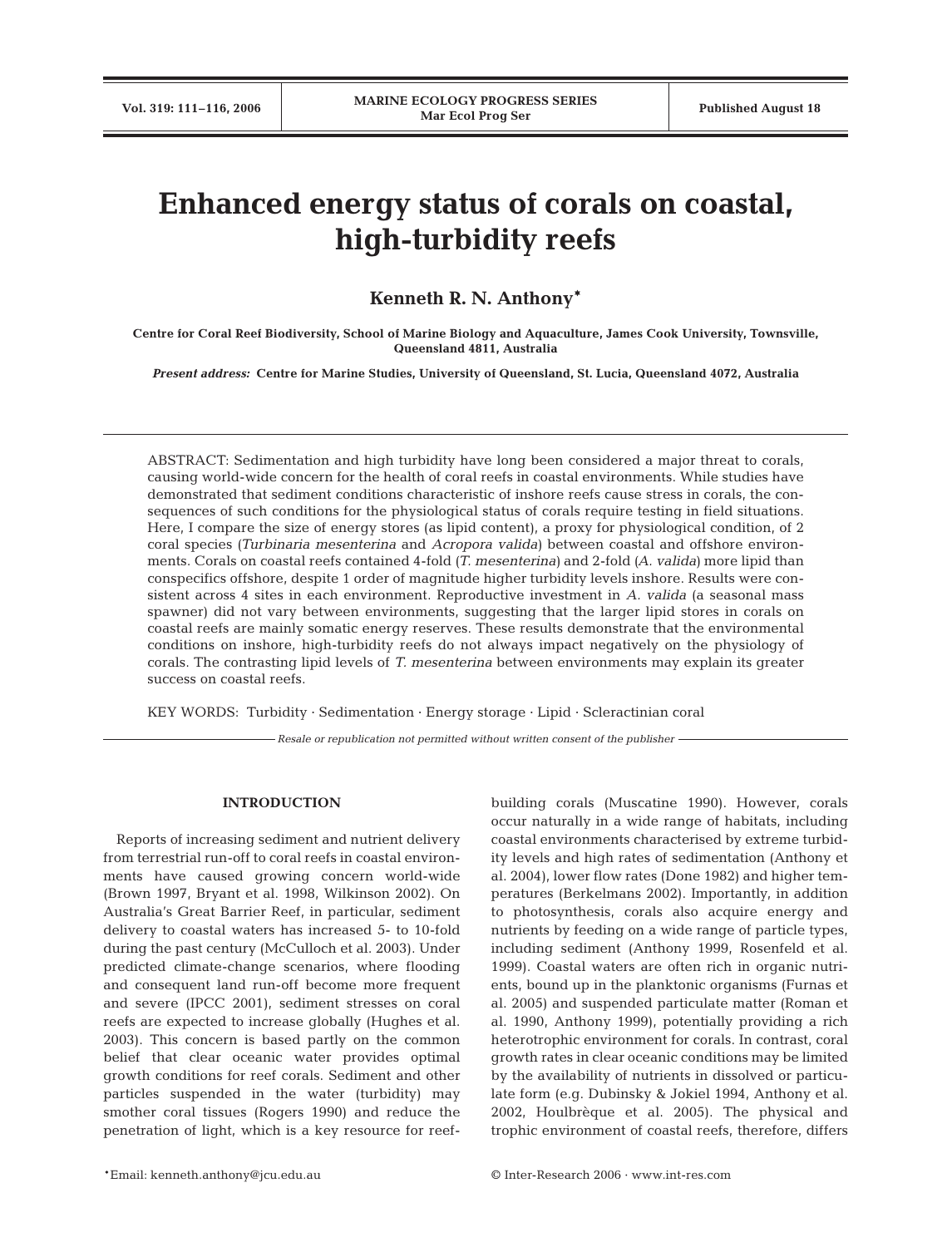from that of offshore reefs, but may not be less favourable for the physiology of some coral species. Here, I test this hypothesis by comparing the size of energy stores between corals of 2 common species (*Turbinaria mesenterina* and *Acropora valida*) at 4 inshore and 4 offshore sites in Australia's Great Barrier Reef lagoon. Energy storage, here approximated by total lipid stores, is an important indicator of physiological condition (e.g. Maltby 1999, Nisbet et al. 2000). Although protein and carbohydrates also vary with environmental conditions (Anthony & Fabricius 2000), they contain only half the energy content per unit weight (Gnaiger & Bitterlich 1984). As lipid stores can be allocated to both growth and reproduction, their size provides a physiological proxy for fitness.

### **MATERIALS AND METHODS**

**Study species.** To represent coral species that occur commonly in coastal and offshore environments in the



Fig. 1. Central section of the Great Barrier Reef, showing the locations of the 4 coastal and 4 offshore (midshelf) sites; 10 to 15 colonies of 2 coral species *(Turbinaria mesenterina* and *Acropora valida)* were sampled at each site for lipid contents (as a proxy for physiological condition)

Great Barrier Reef (GBR) lagoon, *Acropora valida* and *Turbinaria mesenterina* were used as study species. The genus *Acropora* is wide-spread and represents nearly 70% of the coral diversity in the Indo-Pacific, and is the dominant taxon on offshore reefs of the GBR (Done 1982). The genus *Turbinaria* is also widespread, but often dominates on reefs in turbid water (Veron 1986). *A. valida* releases its gametes in a single broadcast-spawning event, which enables estimates of reproductive output. *T. mesenterina* does not have a distinct spawning period, but reaches maximum fecundity in the Austral summer and releases gametes throughout the season.

**Study sites.** Four coastal sites were selected on 2 fringing reefs (Cockle and Geoffrey Bays), 10 to 20 km from the coast of north Queensland (Townsville, Australia), and 4 sites on midshelf reefs (Britomart and Trunk Reefs), in the central GBR lagoon, >50 km offshore (Fig. 1). Long-term (2 to 4 mo) records of downwelling underwater and surface irradiance were obtained at 2 coastal and 2 offshore logger stations with cosine-corrected PAR (photosynthetically active radiation) sensors (Dataflow Systems), positioned at the surface and on the bottom (Table 1). All sensors were fitted with custom-made automatic wipers to prevent biofouling. Turbidity was estimated based on the attenuation of irradiance between the surface and bottom sensors (parameter  $k_D$ ) using a modified version of Lambert–Beers law (Anthony & Fabricius 2000), and assuming a homogenous distribution of particles in the water column (Anthony et al. 2004). Water temperatures averaged 26°C at the inshore and 25°C at the midshelf sites during the second half of 2001, reaching maximum temperatures inshore of 29.3°C prior to spawning in November and midshelf of 28°C. No corals were observed to undergo bleaching during this period.

**Coral sampling and analysis.** Collection of coral samples for total lipids was conducted during the period from October to December 2001, 1 to 2 wk before and after the spawning time for most corals on the GBR (Harrison et al. 1984). Pre-spawning lipid contents represent the annual maximum of both species, and the difference in lipid content between sampling occasions provides an estimate of reproductive output (Leuzinger et al. 2003) for the synchronous spawner *Acropora valida*. At each site and on each sampling occasion, duplicate fragments (5 cm long) were sampled from the central sections of 6 to 20 coral colonies, frozen at –70°C and later analysed for lipids. At a given site, a similar number of fragments were collected on each sampling occasion. Only large (20 to 110 cm diameter) coral colonies were used to minimise effects of repetitive sampling (Babcock 1991). The latter was validated by linear regression analyses, showing a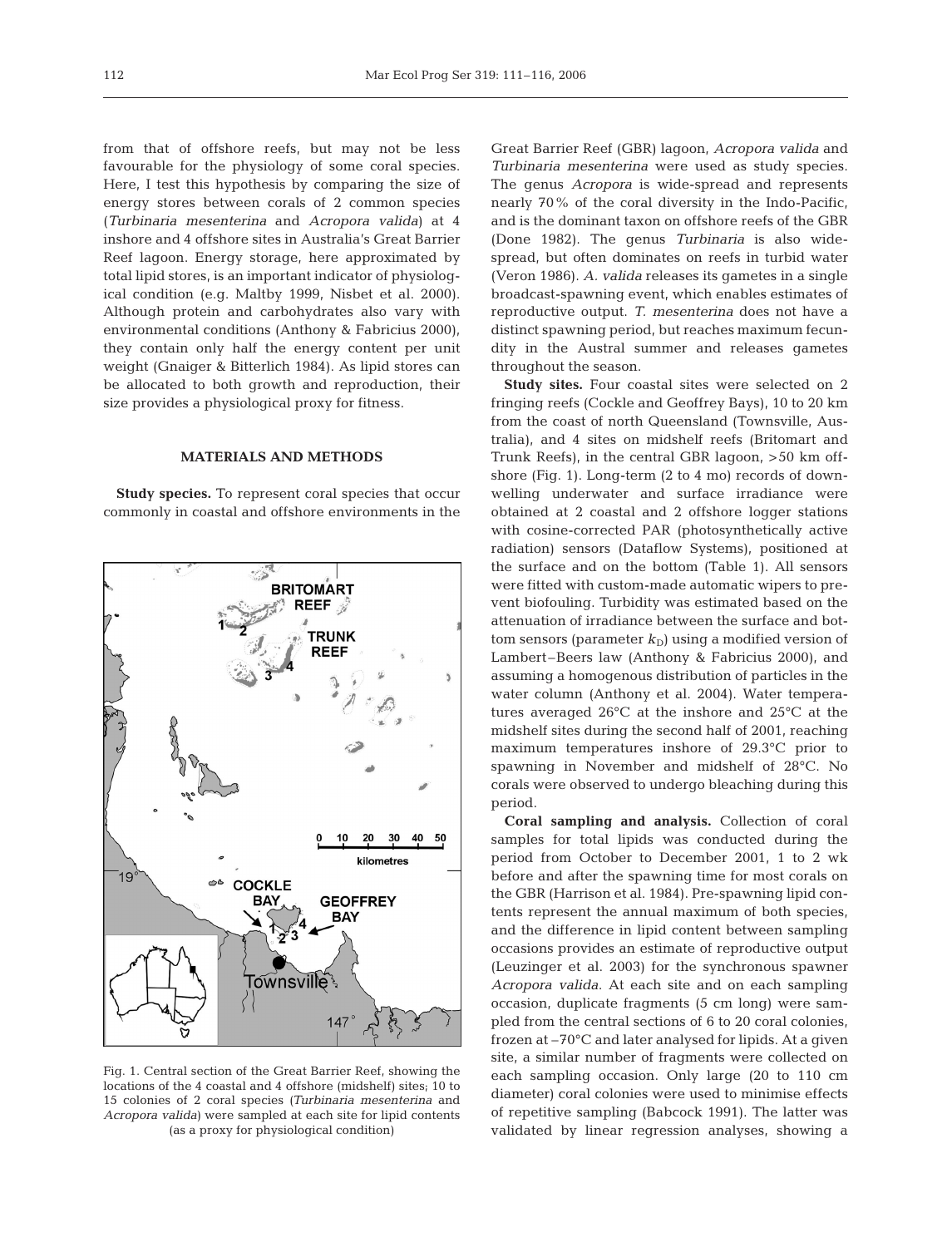Table 1. Summary data for downwelling benthic photosynthetic irradiance (PAR) and light attenuation coefficients  $(k_D)$ , proxy for turbidity) at 2 coastal and 2 offshore coral sampling sites in the Great Barrier Reef lagoon. Irradiances are means of hourly integrated readings from sunrise to dawn. Light attenuation was estimated based on the difference in irradiance between surface and bottom loggers (2 to 5 m water depth, see 'Materials and methods; Study sites' for details). Numbers in parentheses: standard deviations; N: number of days that the loggers were deployed

| Environ-<br>ment | Site | Mean irradiance<br>at sampling depth<br>(µmol photons $m^{-2}$ s <sup>-1</sup> ) | Light attenuation<br>$(k_{\rm D}, m^{-1})$ | N<br>(d) |
|------------------|------|----------------------------------------------------------------------------------|--------------------------------------------|----------|
| Coastal          | 1    | 279 (92)                                                                         | 0.452(0.140)                               | 164      |
|                  | 3    | 172 (67)                                                                         | 0.284(0.088)                               | 119      |
| Offshore         | 1    | 1040 (249)                                                                       | 0.048(0.024)                               | 60       |
|                  | 3    | 1117 (152)                                                                       | 0.024(0.020)                               | 50       |

non-significant relationship between lipid content and colony size for both species and environments. Each frozen sample was ground to a paste, and total lipid was extracted using a standard procedure (Leuzinger et al. 2003). Briefly, the lipid was extracted in chloroform–methanol (2:1 v/v), filtered and washed in 0.88% KCl and methanol– $H_2O$  (1:1 v/v), and the liquid was evaporated. To facilitate comparison between species, lipid data should ideally be normalised to surface area as well as biomass (Edmunds & Gates 2002). However, because the focus of this study was to compare lipid stores among environments and sites within each species, data were standardised to skeletal surface area only (Marsh 1970).

**Data analysis.** The effect of environment on lipid content before spawning was analysed separately for each species, using a 2-way nested analysis of variance (ANOVA), in which sites were nested within environment. A multiple comparisons test (Tukey's) was used to distinguish groups that differed significantly. Data for *Turbinaria mesenterina* were square-root transformed to meet the assumptions of ANOVA. The effect of environment on the absolute and relative losses of total lipids during spawning in *Acropora valida* was tested using similar analyses.

## **RESULTS**

Turbidity levels as estimated by light attenuation  $(k_D)$ were 6 to 20 times higher at the coastal sites (0.284 to  $0.452 \text{ m}^{-1}$ ) compared to at the offshore sites (0.024 to  $0.048 \,\mathrm{m}^{-1}$ ; Table 1). Consequently, average daily irradiances for corals at the coastal sites (170 to 280 µmol photons  $m^{-2} s^{-1}$ ) were only 15 to 30% of those at the offshore sites (1000 to 1100 µmol photons  $m^{-2}$  s<sup>-1</sup>) at similar depths (2 to 5 m; Table 1). Irradiances were highly variable at the coastal sites, mainly due to periodic sediment resuspension by waves (Anthony et al. 2004). During extended periods (weeks), light levels fell below 5% of those at the offshore sites.

Contents of total lipids within tissues of *Turbinaria mesenterina* and *Acropora valida* were 4- and 2-fold larger at the coastal sites compared to the offshore sites, respectively. This pattern was consistent across the 4 sites in each environment for both species (Fig. 2, Table 2). There was no effect of site for *T. mesenterina*, but 1 inshore site (Geoffrey Bay, Site 2) showed significantly higher lipid levels for *A. valida*. This was potentially due to the fact that corals here were sampled in slightly shallower water (i.e. higher light and/or flow regime). Variation in lipid content within and among sites within environments was surprisingly low. Specifically, coefficients of variation within sites ranged from only 4 to 17% in *T. mesenterina* and 4 to 13% in *A. valida*.

Absolute loss of lipids during spawning (representing reproductive output) in *Acropora valida* did not differ significantly between the coastal and offshore sites (Table 3, Fig. 3A). However, lipid losses relative to



Fig. 2. *Turbinaria mesenterina*, *Acropora valida*. Total lipid content of coral samples collected 1 wk prior to the spawning event on the Great Barrier Reef lagoon in 2001 (October on inshore and November/December on offshore reefs). Data are means  $\pm$  standard errors of N = 10 to 15 colonies per site. Results of a 2-factor nested ANOVA for effects of environment (inshore vs. offshore) and site on total lipid content for each species indicated strong effects ( $p < 0.001$ ) of environment in both species, and some variation among the coastal sites (p = 0.013) in *Acropora valida*. Groups that share the same letters are not significantly different by the multiple comparisons test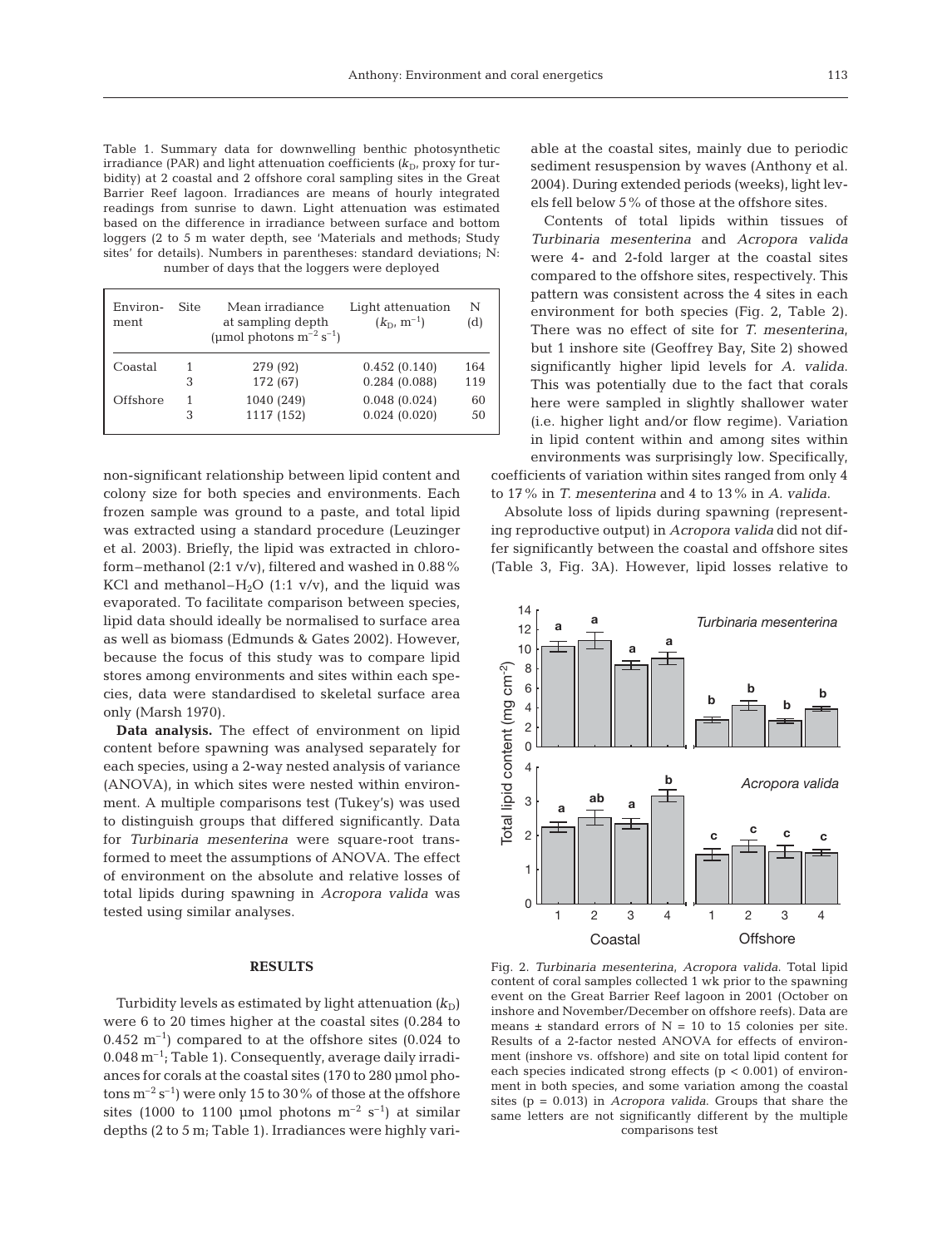Table 2. *Acropora valida*, *Turbinaria mesenterina*. Summary results of 2-way nested ANOVA for effects of environment (inshore vs. offshore position) and site on tissue lipid content in 2 coral species prior to the spawning event in October to November 2001. To meet ANOVA assumptions (normality and variance homogeneity), data for *T. mesenterina* were square-root transformed. Significant values in bold

| Source of variation | df   | MS     | F      | р       |
|---------------------|------|--------|--------|---------|
| A. valida           |      |        |        |         |
| Environment         | 1    | 1.5.03 | 13.3   | < 0.001 |
| Site (Environment)  | հ    | 1.37   | 2.8    | 0.013   |
| Error               | 102  | 0.48   |        |         |
| T. mesenterina      |      |        |        |         |
| Environment         | 1    | 38.67  | 136.16 | < 0.001 |
| Site (Environment)  | 6    | 0.52   | 1.8    | 0.142   |
| Error               | 1.50 | 0.28   |        |         |
|                     |      |        |        |         |
|                     |      |        |        |         |

Table 3. *Acropora valida.* Results of 2-way nested ANOVA for effects of environment (inshore vs. offshore position) and site on lipid loss during the spawning event in October/November (inshore) and November/December (offshore) in 2001. Untransformed data met ANOVA assumptions of normality (Kolmogorov-Smirnov test, p > 0.20) and variance homogeneity (Levene's test, absolute loss:  $F_{[7, 72]} = 0.390$ , p = 0.905; relative loss:  $F_{[7, 72]} = 1.15$ ,  $p = 0.341$ ). Significant values in bold

| Source of variation  | df | МS    | F     | р       |
|----------------------|----|-------|-------|---------|
| <b>Absolute loss</b> |    |       |       |         |
| Environment          | 1  | 0.188 | 0.63  | 0.429   |
| Site (Environment)   | 6  | 0.293 | 0.99  | 0.439   |
| Error                | 70 | 0.296 |       |         |
| <b>Relative loss</b> |    |       |       |         |
| Environment          | 1  | 6447  | 16.85 | < 0.001 |
| Site (Environment)   | 6  | 431   | 1.603 | 0.356   |
| Error                | 70 | 382   |       |         |
|                      |    |       |       |         |

lipid stores prior to spawning (representing relative reproductive output) were 50 to 100% greater at the offshore sites (Fig. 3B). The difference in relative lipid loss between environments was mainly driven by the 2-fold greater losses at 1 offshore site (Britomart Reef, Site 1). The non-significant difference in lipid loss between environments suggests 2 points. Firstly, larger lipid stores of *A. valida* at coastal sites prior to spawning (Fig. 2) were likely to be made up of predominantly structural lipids, representing somatic energy reserves. Secondly, a relatively larger proportion of the smaller lipid stores in corals on offshore sites may be invested into reproduction. Lipid losses of *A. valida* during spawning were associated with 2- to 3-fold greater error than pre-spawning lipid stores (Fig. 3), which was, in part, explained by a small fraction of the sample population at each site (10 to 20%) maintaining constant lipid levels (i.e. not undergoing spawning).



Fig. 3. *Acropora valida*. (A) Absolute and (B) relative (percentage) loss of total lipids (representing reproductive output) in *A. valida* during a 2 wk period encompassing its spawning event. Data are means  $\pm$  standard errors of N = 6 to 12 samples per site. The 2-factor nested ANOVA for effects of environment and site on lipid loss showed strong effects ( $p <$ 0.001) for relative losses of lipid only. The same letters above bars indicate groups that are not significantly different by the multiple comparisons test

#### **DISCUSSION**

The 4-fold higher lipid contents of *Turbinaria mesenterina* and 2-fold higher lipid contents of *Acropora valida* at the 4 inshore sites demonstrate that conditions on coastal reefs do not incur greater physiological stress in corals than on offshore reefs. Also, the low variation in reproductive investment, which is a key indicator of fitness and physiological condition (e.g. Harrison & Wallace 1990, Maltby 1999, Nisbet et al. 2000) across turbidity regimes in *A. valida*, suggests that the coral physiology is more robust to high turbidity than previously assumed. In addition to high turbidities (light attenuations), inshore reefs are also subject to higher temperatures (Berkelmans 2002) and lower flow regimes (e.g. Done 1982), factors that may both contribute to reduced coral energy states. For example, low flow velocities limit rates of photosynthesis (Patterson et al. 1991) and food delivery (Sebens et al. 1998). The role of temperature on energetics is complex, in that high temperature may promote anabolic processes (growth), but may also induce bleaching, which leads to reduced energy status (e.g. Grottoli et al. 2004).

The most plausible explanation for the higher lipid stores in both coral species at the coastal sites is higher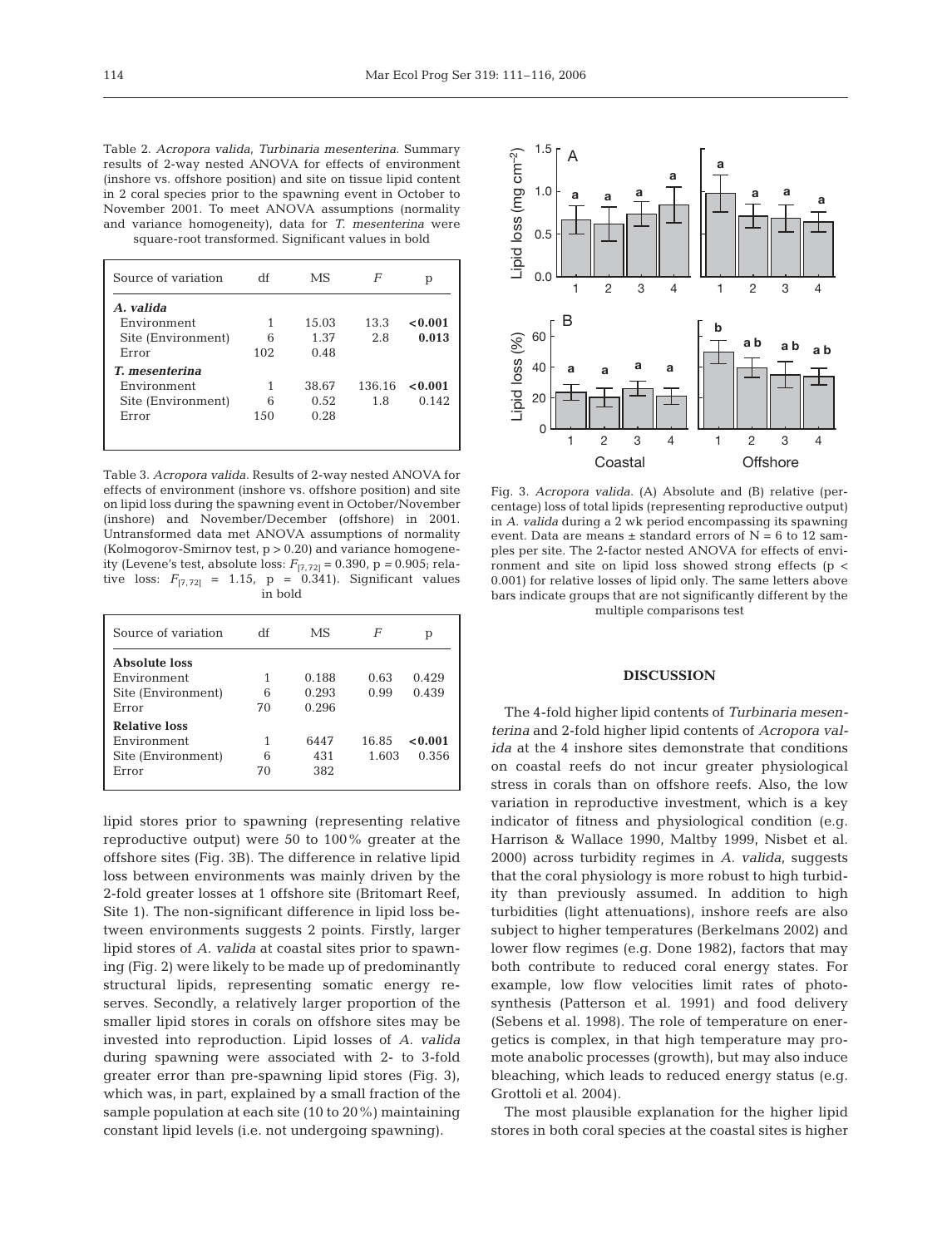rates of particle feeding, leading to reduced nutrient limitation on tissue growth. Numerous coral species, including members of *Acropora*, feed on suspended particles in near-proportion to availability (Anthony 1999), leading to at least an order of magnitude higher rates of particle (and nutrient) intake on coastal reefs (Anthony 2000). Under more oligotrophic conditions such as those characteristic of many offshore reefs, rates of tissue growth may be nutrient limited, because carbon fixation greatly exceeds the supply of macronutrients (e.g. N and P) needed for the synthesis of protein and structural lipids (Crossland 1987).

Alternatively, lower rates of linear extension (skeletal growth) on inshore reefs could lead to a greater build-up of lipid per unit tissue surface area. However, this would require much higher rates of extension in offshore corals, which is contrary to reported observations (Barnes & Lough 1999, Anthony et al. 2002). For example, Barnes & Lough (1999) found that linear extension rates in *Porites* were unaffected across a wide range of sediment regimes. Similarly, Anthony & Fabricius (2000) found that tissue growth rates in *Porites cylindrica* and *Goniastrea retiformis* nearly doubled under turbidity loads of 4 to 8 and 16 mg  $l^{-1}$ , respectively, whereas rates of calcification showed minor variation across turbidity regimes. Also, because the energy cost of skeletal growth in plating and branching morphologies is only a tenth of the cost of tissue growth (Anthony et al. 2002), reduced rates of calcification would represent only a small amount of energy available for lipid storage.

A functional and adaptive significance of large lipid stores in corals on coastal reefs is that they reduce the risk of starvation during periods of extremely high turbidity and, hence, low light. During such periods, the coral energy budgets may become negative due to low rates of photosynthesis, despite rapid photoacclimation (Anthony et al. 2004). Although rates of heterotrophy increase with particle abundance (Ferrier-Pages et al. 1998), heterotrophy cannot compensate for the decline in photosynthesis in turbid-water habitats deeper than a few metres (Anthony & Fabricius 2000).

The key finding of this study is that inshore corals have 2- to 4-fold larger lipid stores than offshore conspecifics, despite 2-fold higher turbidity levels, suggesting that high turbidity is not a universal indicator of poor coral health. Implications are that reported adverse effects of sedimentation and turbidity on reefs may be due to processes operating at the population or community level rather than at the physiological level. For example, high loads of particulate nutrients may stimulate growth of macroalgae (Schaffelke 1999), which compete strongly for space with some corals (e.g. Hughes 1994), and sedimentation may prevent larval recruitment (Gilmour 1999). Likely consequences of larger energy stores in certain coral species on coastal reefs is a shift in the fitness hierarchy among species. This may, in part, explain the dominance of *Turbinaria mesenterina* on inshore reefs in this study, and the generally lower coral species diversity often observed on coastal turbid-water reefs (Done 1982, McClanahan & Obura 1997).

*Acknowledgements.* I thank T. Lemberget, P. Rheinlander, T. Prior and S. Connolly for technical assistance, and T. Hughes, D. Bellwood, S. Connolly and A. Grottoli for comments on the penultimate draft. Three reviewers improved the final manuscript. The study was funded by a Discovery Grant from the Australian Research Council (Grant No. A19933033). This paper is a contribution from the Centre for Coral Reef Biodiversity.

#### LITERATURE CITED

- Anthony KRN (1999) Coral suspension feeding on fine particulate matter. J Exp Mar Biol Ecol 232:85–106
- Anthony KRN (2000) Enhanced particle-feeding capacity of corals on turbid reefs (Great Barrier Reef, Australia). Coral Reefs 19:59–67
- Anthony KRN, Fabricius KE (2000) Shifting roles of heterotrophy and autotrophy in coral energetics under varying turbidity. J Exp Mar Biol Ecol 252:221–253
- Anthony KRN, Connolly SR, Willis BL (2002) Comparative analysis of tissue and skeletal growth in corals. Limnol Oceanogr 47:1417–1429
- Anthony KRN, Ridd PV, Orpin A, Larcombe P, Lough JM (2004) Temporal variation in light availability in coastal benthic habitats: effects of clouds, turbidity and tides. Limnol Oceanogr 49:2201–2211
- Babcock RC (1991) Comparative demography of three species of scleractinian corals using age- and size-dependent classifications. Ecol Monogr 61:225–244
- Barnes DJ, Lough JM (1999) *Porites* growth characteristics in a changed environment: Misima Island, Papua New Guinea. Coral Reefs 18:213–218
- Berkelmans R (2002) Time-integrated thermal bleaching thresholds of reefs and their variation on the Great Barrier Reef. Mar Ecol Prog Ser 229:73–82
- Brown BE (1997) Disturbances to reefs in recent times. In: Birkeland C (ed) Life and death of coral reefs. Chapman & Hall, New York, p 354–385
- Bryant D, Burke L, McManus J, Spalding M (eds) (1998) Reefs at risk. World Resources Institute, Washington, DC
- Crossland CJ (1987) *In situ* release of mucus and DOC-lipid from the coral *Acropora variabilis* and *Stylophora pistillata*. Coral Reefs 6:35–42
- Done TJ (1982) Patterns in the distribution of coral communities across the central Great Barrier Reef. Coral Reefs 1: 95–107
- Dubinsky Z, Jokiel PL (1994) Ratio of energy and nutrient fluxes regulates symbiosis between zooxanthellae and corals. Pac Sci 48:313–324
- Edmunds P, Gates RD (2002) Normalizing physiological data for scleractinian corals. Coral Reefs 21:193–197
- Ferrier-Pages C, Allemand D, Gattuso JP, Jaubert J, Rassoulzadegan R (1998) Microheterotrophy in the zooxanthellate coral *Stylophora pistillata*: effects of light and ciliate density. Limnol Oceanogr 43:1639–1648